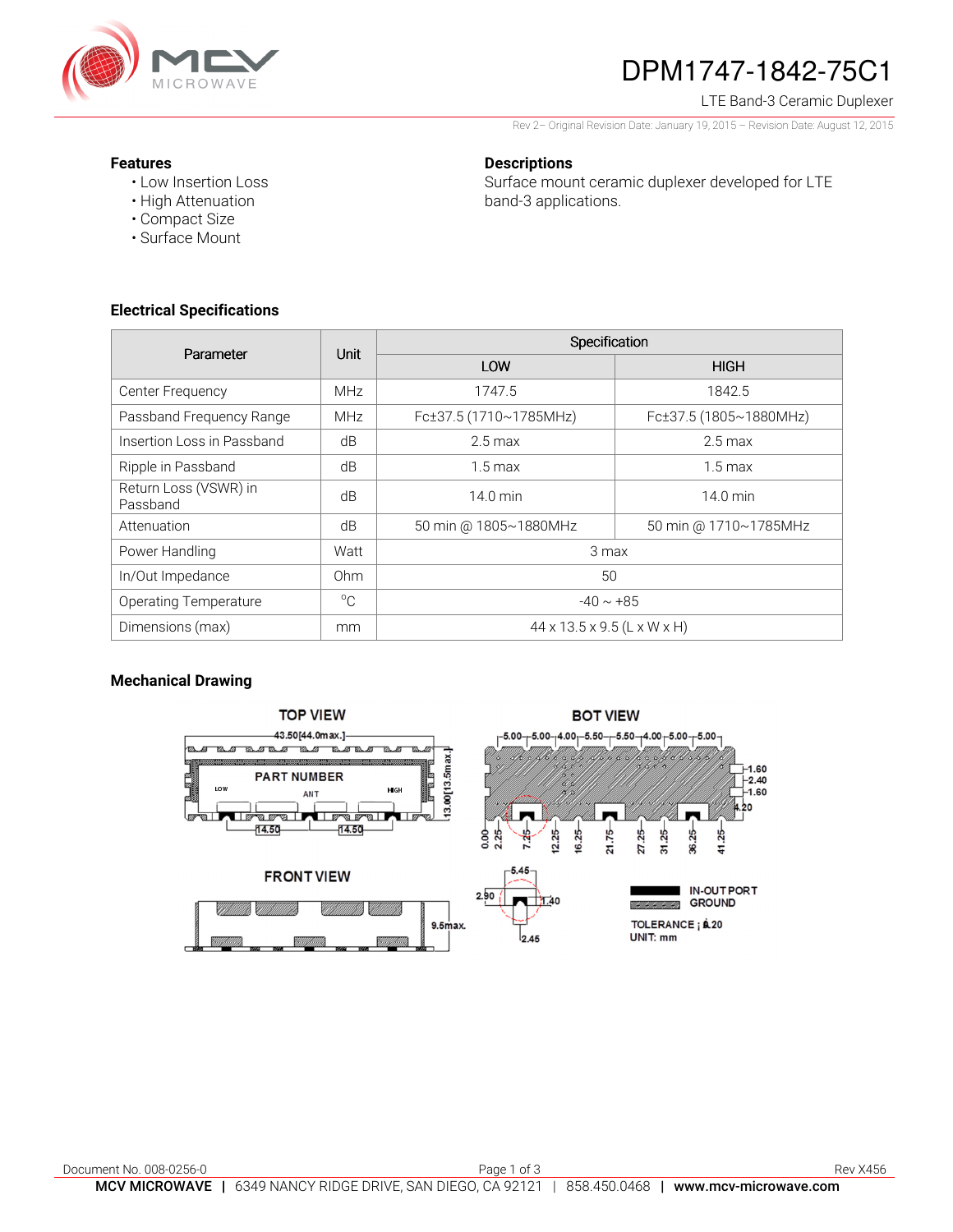

## DPM1747-1842-75C1

#### LTE Band-3 Ceramic Duplexer

Rev 2– Original Revision Date: January 19, 2015 – Revision Date: August 12, 2015

### **Recommended PCB Layout**



### **Electrical Response**